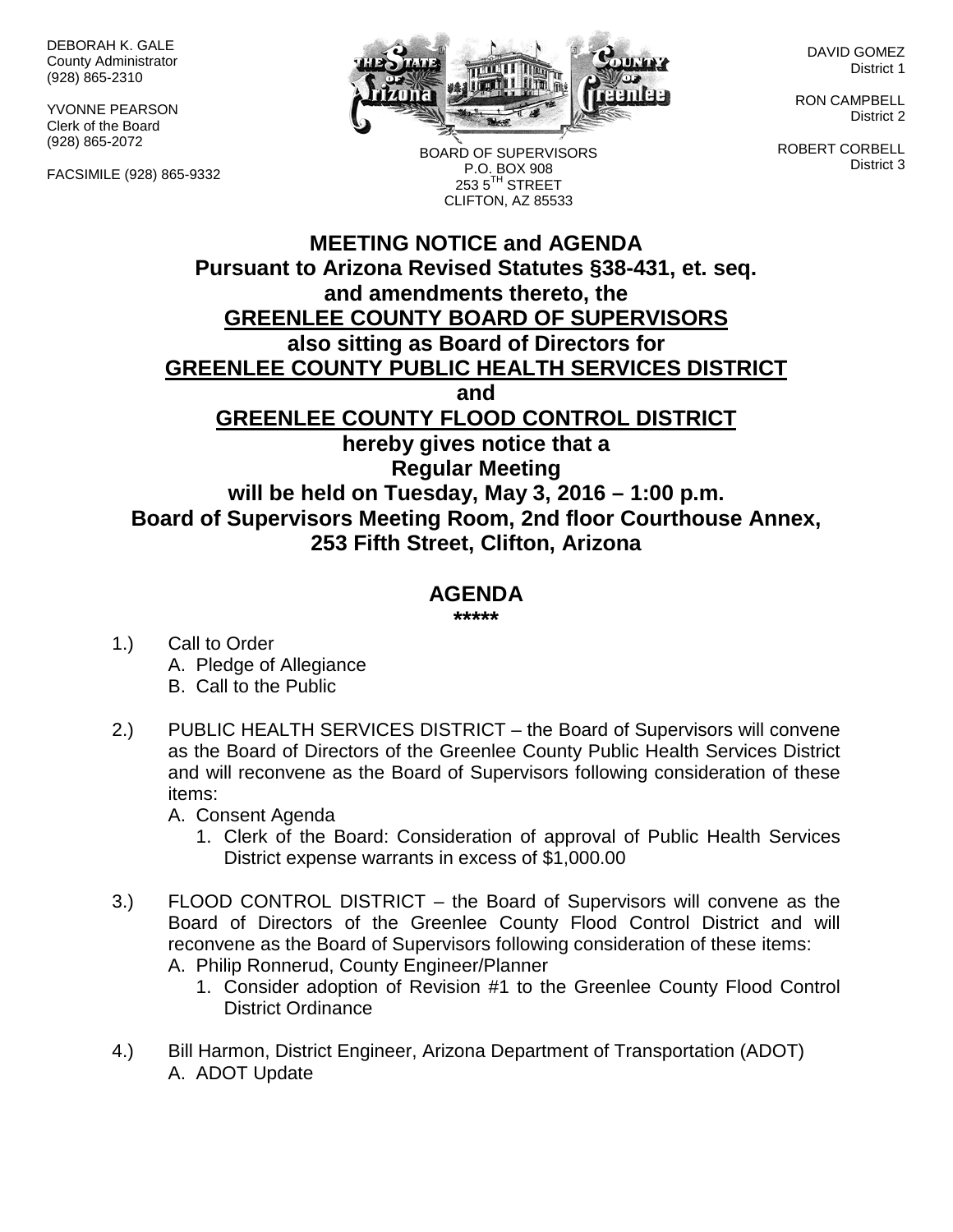- 5.) Ákos Kovach, Economic Development Coordinator A. Economic Development Planning Update
- 6.) Tony Hines, Public Works Manager, Facilities Division A. Consideration of award of bids for Sheriff Vehicles
- 7.) Larry Avila, County Sheriff
	- A. Consideration of approval to have the state link installed in the office at the Dispatch Center and completing maintenance of radios, computers, and Spillman program at the Greenlee County Sheriff Sub-Station in Duncan
	- B. Consideration of approval of an additional Detention Sergeant Position at the Sheriff's Department
- 8.) Kay Gale, County Administrator
	- A. County and State budget and legislative issues
	- B. Calendar of Events
- 10.) Consent Agenda
	- A. Clerk of the Board: Consideration of approval of minutes to previous meeting – 04/19/2016
	- B. Clerk of the Board: Consideration of approval of expense warrants in excess of \$1,000.00 – Voucher 1089; 1092; 1093
	- C. Clerk of the Board: Consideration of approval of the Memorandum of Agreement with the Arizona Department of Transportation – Motor Vehicle Division effective July 1, 2016 through June 30, 2017 for continued subsidy to defray costs of keeping the Clifton Service Field Office open
	- D. County Engineer: Consideration of approval of the Employee Transaction Form – C. Edwards, full time Planning Technician
	- E. Chief Probation Officer: Consideration of approval of the Employee Transaction Form – J. Montez, Deputy Probation Officer
- 11.) Supervisors Reports

Supervisor Ron Campbell

- A. Arizona Small Counties Forum meeting
- B. County Supervisors Association meeting

#### Supervisor David Gomez

- A. Eastern Counties Organization meeting
- B. Arizona Small Counties Forum meeting
- C. Javelina Chase Event
- D. Graham County Horse Races